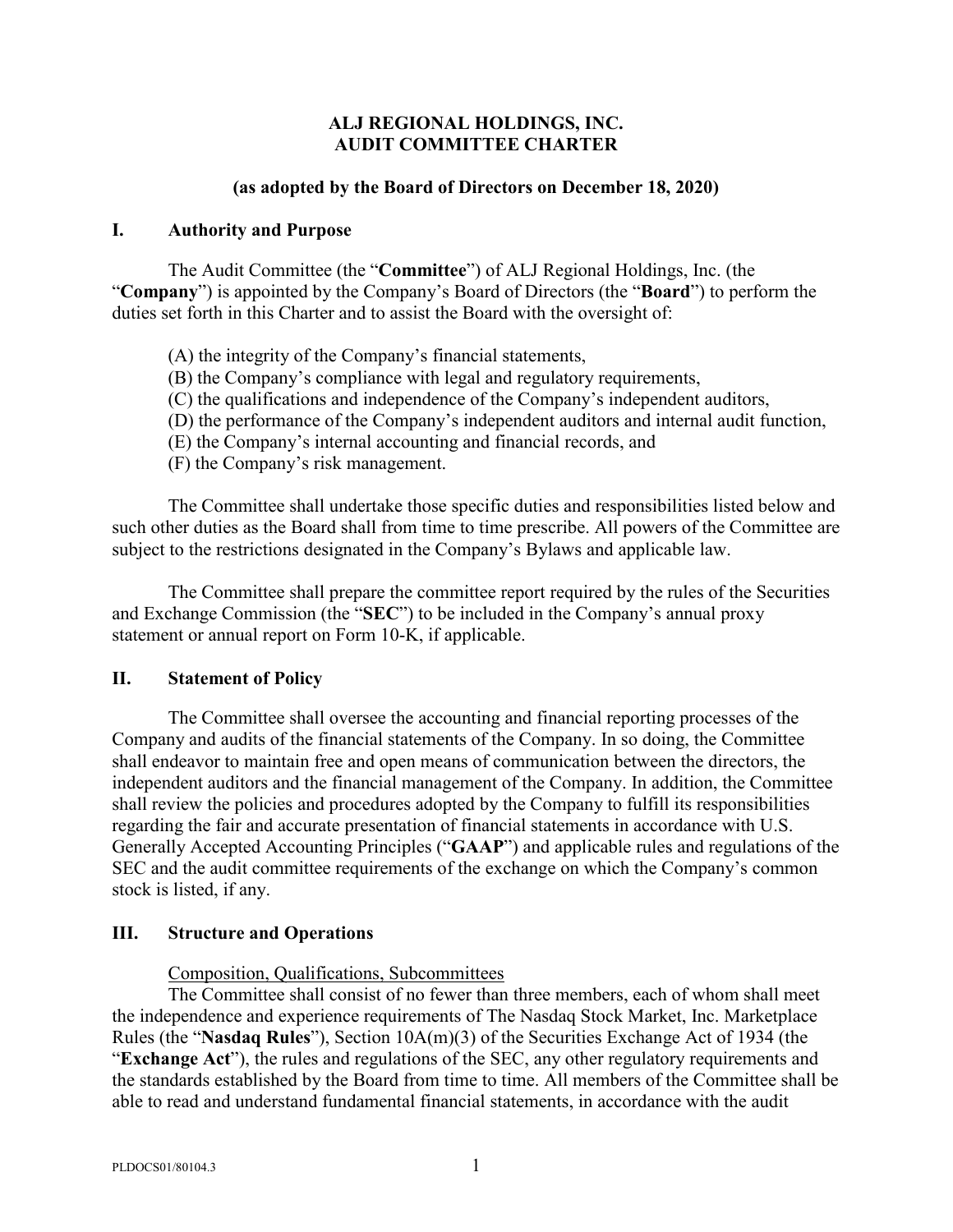committee requirements of the Nasdaq Rules. At least one member of the Committee shall have past employment experience in finance or accounting, requisite professional certification in accounting, or other comparable experience or background, including a current or past position as a principal financial officer or other senior officer with financial oversight responsibilities and will otherwise qualify as an "audit committee financial expert," as defined by applicable SEC rules and regulations. The Committee may delegate any of its responsibilities to a subcommittee of its members when appropriate in its determination.

#### Appointment and Removal

Committee members shall be elected by the Board from time to time and shall serve until their successors shall be duly elected and qualified or until their earlier resignation, disqualification, retirement, death or removal. Committee members may be removed or replaced at any time, with or without cause, by vote of the Board.

Members of the Committee shall not simultaneously serve on the audit committees of more than three public companies, unless the Board determines that such simultaneous service would not impair the ability of such member to effectively serve on the Committee and discloses such determination in the Company's annual proxy statement.

## Chair

The Committee chairperson shall be designated by the Board, or, if it does not do so, the Committee members shall elect a chairperson by a vote of the majority of the full Committee. The Committee chairperson will preside at each meeting and, in consultation with the other members of the Committee, will set the frequency and length of each meeting and the agenda of items to be addressed at each meeting. The chairperson of the Committee (or other member of the Committee designated by the chairperson or the Committee in the chairperson's absence) shall regularly report to the full Board on its proceedings and any actions that it takes.

## **IV. Meetings**

The Committee will meet as often as it determines necessary, but at least four (4) times each year. The Committee may establish its own schedule, which it will provide to the Board in advance. The chairperson or a majority of the members of the Committee may call meetings of the Committee upon such notice as is required for special Board meetings in accordance with the Company's Bylaws. The Committee shall conduct periodic separate executive sessions with management, with the chief internal audit executive and with the independent auditors, and shall have such other direct and independent interaction with such persons from time to time as the members of the Audit Committee deem appropriate. A majority of the Committee, but not less than two members, shall constitute a quorum for the transaction of business. As necessary or desirable, the chairperson of the Committee may require that any other director, officer or employee of the Company, or other persons whose advice and counsel are sought by the Committee, be present at meetings of the Committee. The Committee will maintain written minutes of its meetings, which minutes will be maintained with the books and records of the Company.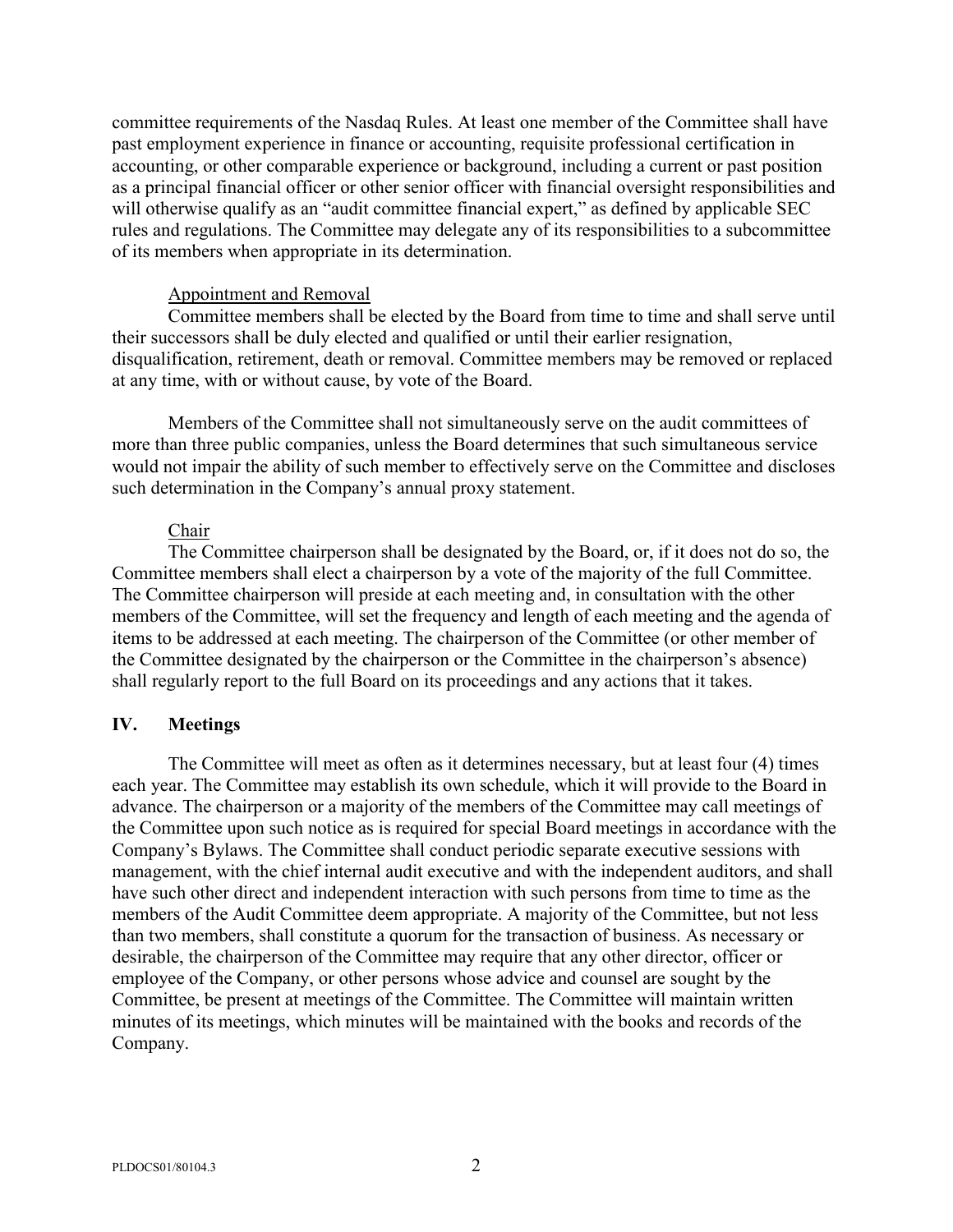#### **V. Committee Resources**

The Committee shall have the power to conduct or authorize investigations into any matters within the Committee's scope of responsibilities. The Committee may request any officer or employee of the Company or the Company's outside counsel or independent auditor to attend a Committee meeting or to meet with any members of, or consultants to, the Committee. The Committee shall be empowered, without the approval of the Board, to engage and compensate independent legal, accounting and other advisors, as it determines necessary to carry out its duties. The Committee shall receive appropriate funding, as determined by the Committee, from the Company for payment of: (A) compensation to any registered public accounting firm engaged for the purpose of preparing or issuing an audit report or performing other audit, review or attest services for the Company; (B) compensation to any advisor employed by the Committee; and (C) ordinary administrative expenses of the Committee that are necessary or appropriate in carrying out its duties. The Committee functions specified in the rules of any stock exchange on which the Company's stock is listed are the sole responsibility of the Committee and may not be allocated to a different committee. In addition to the duties and responsibilities expressly delegated to the Committee in this Charter, the Committee may exercise any other powers and carry out any other responsibilities consistent with this Charter, the purposes of the Committee, the Company's bylaws and Nasdaq Rules, or as otherwise delegated by the Board.

## **VI. Duties and Responsibilities**

The Committee shall have the sole authority to appoint, retain, determine funding for, and oversee the outside auditors (subject, if applicable, to shareholder ratification). The Committee shall be directly responsible for the compensation of the work of the independent auditor (including resolution of disagreements between management and the independent auditor regarding financial reporting) for the purpose of preparing or issuing an audit report or related work. The independent auditor shall report directly to the Committee.

The Committee shall pre-approve all auditing services, internal control-related services and permitted non-audit services (including the range of fees and terms thereof) to be performed for the Company by the independent auditor, subject to the *de minimis* exception for the nonaudit services described in Section 10A(i)(1)(B) of the Exchange Act that are approved by the Committee prior to the completion of the audit. The Committee shall review and discuss with the independent auditor any documentation supplied by the independent auditor as to the nature and scope of any tax services to be approved, as well as the potential effects of the provisions of such services on the auditor's independence.

In meeting its responsibilities, the Committee is expected to:

# *Financial Statement and Disclosure Matters*

1. Meet to review and discuss with management and the independent auditors, before release, the Company's annual audited financial statements, including the related notes and the Company's disclosures under "Management's Discussion and Analysis of Financial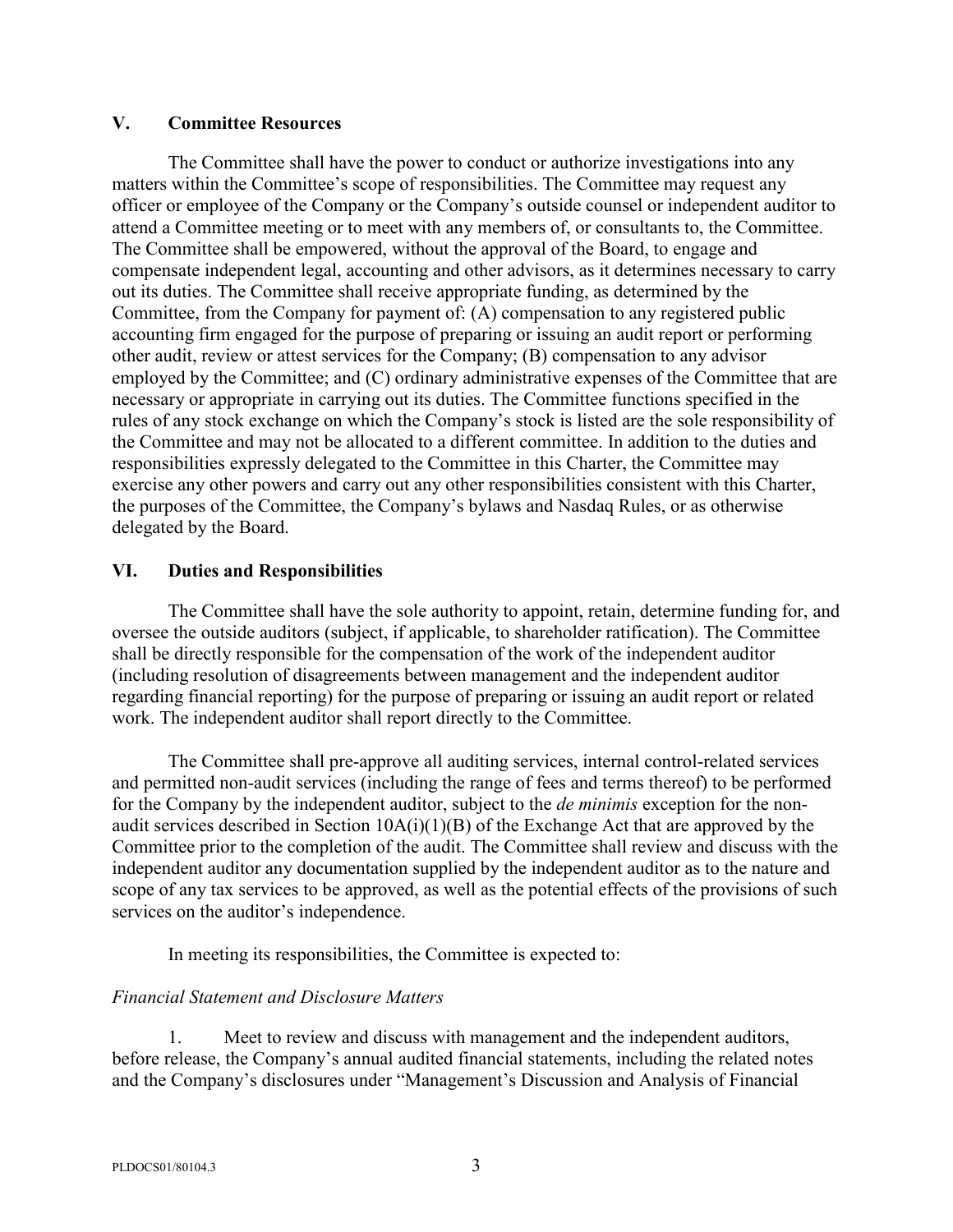Condition and Results of Operations" and make a recommendation to the Board whether or not the audited financial statements should be included in the Company's annual report.

2. Meet to review and discuss with management and the independent auditors, before release, the Company's quarterly financial statements, including the related notes and the Company's disclosures under "Management's Discussion and Analysis of Financial Condition and Results of Operations in the Company's quarterly reports.

3. Discuss with management and the independent auditor significant financial reporting issues and judgments made in connection with the preparation of the Company's financial statements, including any significant changes in the Company's selection or application of accounting principles.

4. Review and discuss with management and the independent auditor any major issues as to the adequacy of the Company's internal controls, any special steps adopted in light of material control deficiencies, and the adequacy of disclosures about changes in internal control over financial reporting.

5. Review and discuss with management (including the chief internal audit executive) and the independent auditor the Company's internal controls report and the independent auditor's attestation of the report prior to the filing of the Company's Form 10-K, if applicable.

6. Review and discuss quarterly reports from the independent auditors on:

a) all critical accounting policies and practices to be used;

b) all alternative treatments of financial information within GAAP that have been discussed with management, ramifications of the use of such alternative disclosures and treatments, and the treatment preferred by the independent auditor; and

c) other material written communications between the independent auditor and management, such as any management letter or schedule of unadjusted differences.

7. Review and discuss with management the type and presentation of information to be included in earnings press releases (paying particular attention to any use of "pro forma" or "adjusted" non-GAAP information), as well as review any financial information and earnings guidance provided to analysts and rating agencies.

8. Conduct a post-audit review of the financial statements and audit findings, including any suggestions for improvements provided to management or the independent auditor, and management's response to such suggestions.

9. Discuss with management and the independent auditor the effect of regulatory and accounting initiatives as well as off-balance sheet structures on the Company's financial statements.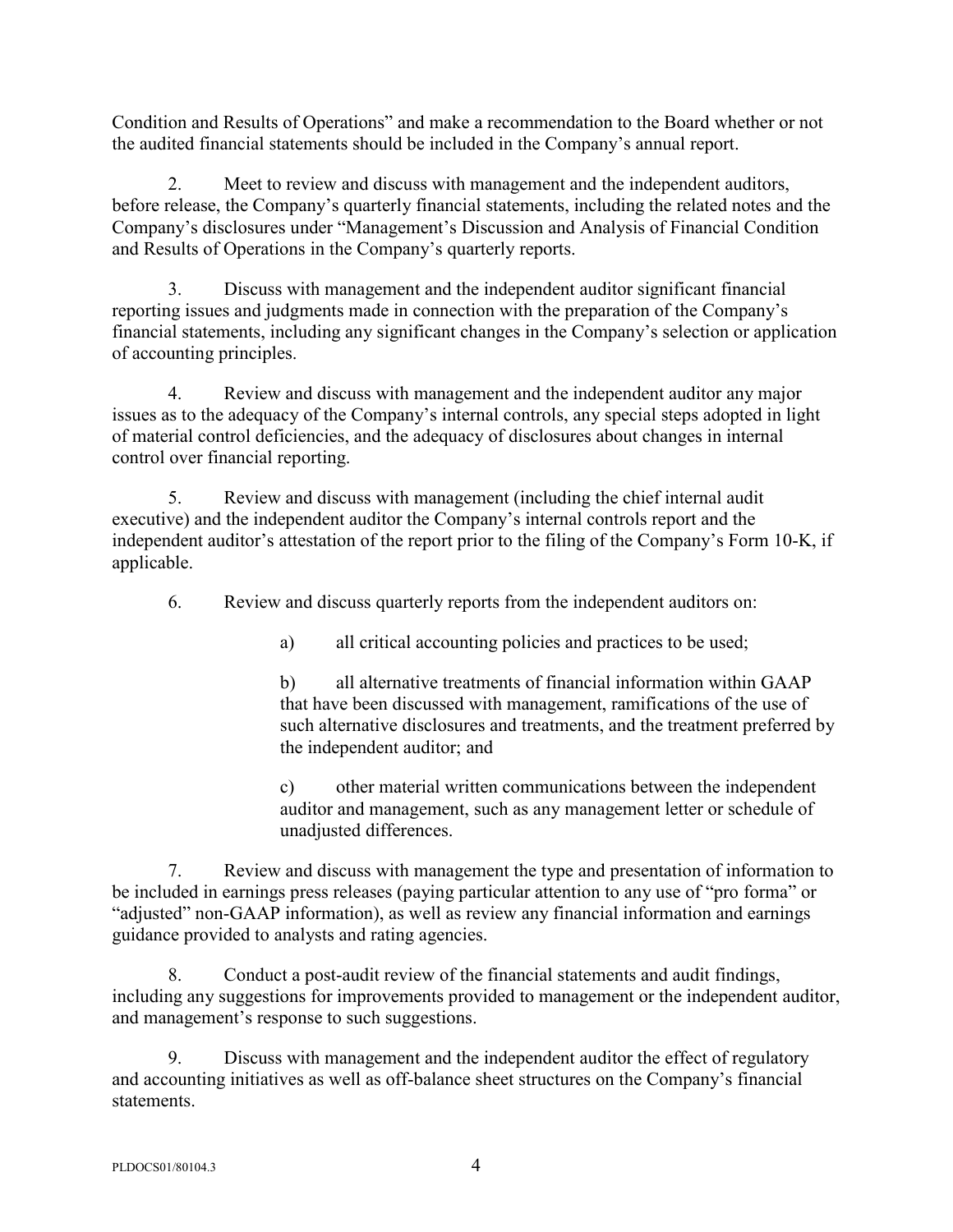10. Discuss with management the status of income tax returns and related government audits, if any, and the Company's overall tax strategy including areas requiring significant judgment or risk.

11. Discuss with the independent auditor the matters required to be discussed by applicable auditing standards relating to the conduct of the audit, including any difficulties encountered in the course of the audit work, any restrictions on the scope of activities or access to requested information, and any significant disagreements with management.

12. Review disclosures made to the Committee by the Company's CEO and CFO during their certification process for the annual and quarterly reports about any significant deficiencies or material weaknesses in the design or operation of internal controls and any fraud involving management or other employees who have a significant role in the Company's internal controls.

# *Oversight of the Company's Relationship with the Independent Auditor*

13. Review and evaluate the lead partner and senior members of the independent auditor team.

14. Obtain and review, at least annually, a report by the independent auditors describing (A) the firm's internal quality-control procedures, (B) any material issues raised by the most recent internal quality-control review, or peer review, of the firm, or by any inquiry or investigation by governmental or professional authorities, within the preceding five years, respecting one or more independent audits carried out by the firm, (C) any steps taken to deal with any such issues and (D) all relationships between the independent auditor and the Company.

15. Evaluate the independent auditor's qualifications, performance, independence and fees. The evaluation of the independent auditor's independence shall include a review of whether the auditor's quality controls are adequate and whether the provision of permitted non-audit services is compatible with maintaining the auditor's independence. In making its evaluation, the Committee shall take into account the opinions of management and the internal auditors. This evaluation shall include a review and discussion of the communications required by Public Company Accounting Oversight Board Rule 3526 – "Communication with Audit Committees Concerning Independence." The Committee shall present its conclusion with respect to the independent auditor to the Board.

16. In addition to assuring the regular rotation of the lead audit partner as required by law, the Committee shall further consider whether, in order to assure continuing auditor independence, there shall be regular rotation of the audit firm itself.

17. Set clear hiring policies for employees or former employees of the independent auditors.

18. Consider and review with the independent auditor any communications between the audit team and the audit firm's national office respecting auditing or accounting issues presented by the engagement.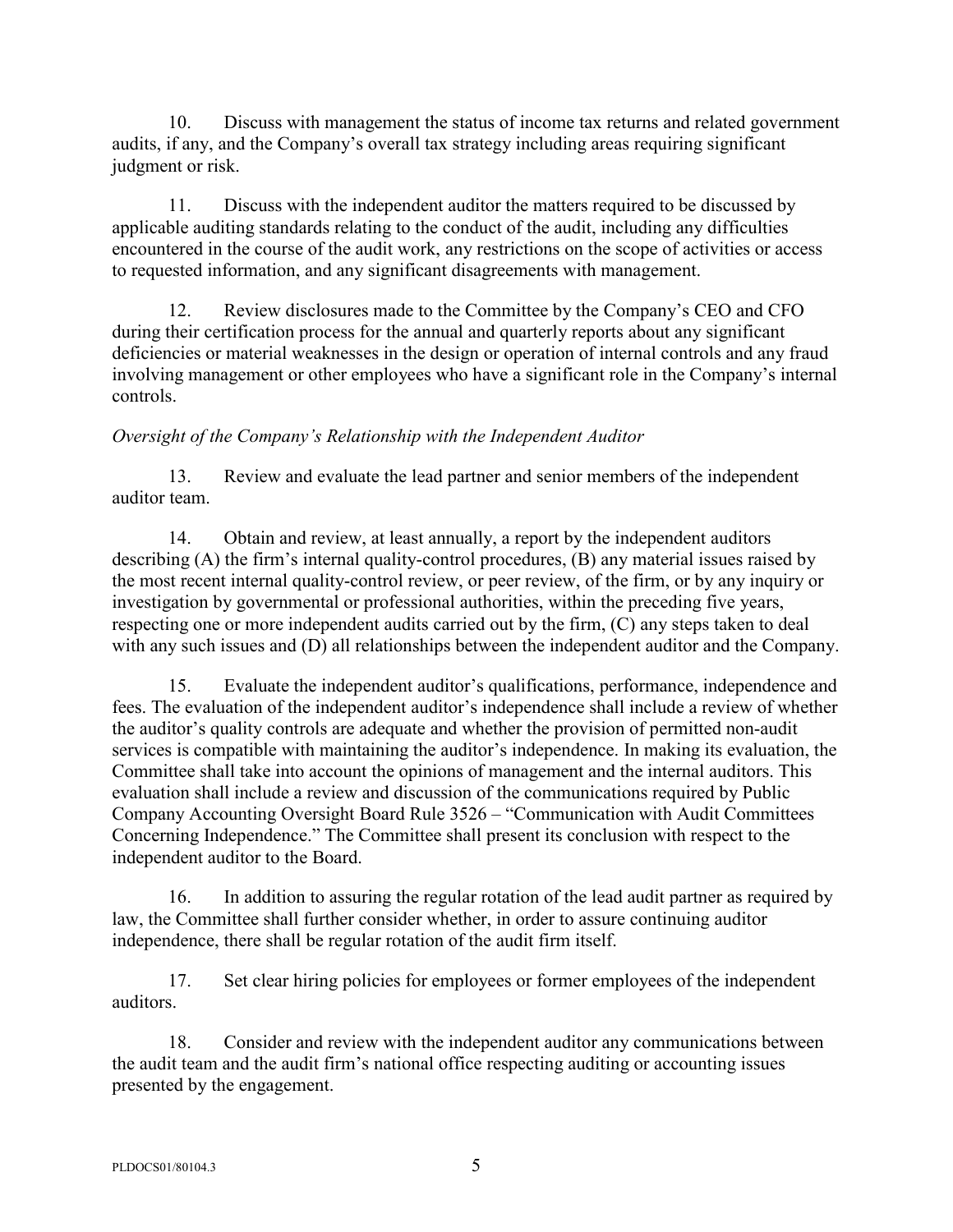19. Meet with the independent auditor prior to the audit to discuss and review the scope of their examination, planning and staffing of the audit.

# *Internal Audit*

20. Review with management the appointment, replacement, reassignment or dismissal of the chief internal audit executive.

21. Review with management and the chief internal audit executive any significant findings and recommendations of the chief internal audit executive, together with management's responses thereto, any significant difficulties encountered in the course of the internal audit, including any restrictions on the scope of work or access to required information, and any significant changes required in the chief internal audit executive's audit plan.

22. Discuss the budget and staffing of the internal audit function with management, the chief internal audit executive and the independent auditors.

23. At least annually, review with management and the independent auditors the internal audit department's charter, independence and access within the Company to perform their work.

*24.* Review the effectiveness of the internal audit function and the performance of the chief internal audit executive.

# *Oversight of Compliance, Risk Management and Other Matters*

25. Obtain from the independent auditor assurance that it will promptly inform the Committee if the independent auditor detects or otherwise becomes aware, in the course of its audit, that an illegal act has or may have occurred, unless the illegal act is clearly inconsequential within the meaning of Section 10A(b)(B) of the Exchange Act.

26. Develop and recommend to the Board, and implement and monitor compliance with, a code of business conduct and ethics for directors, officers and employees, and promptly disclose any waivers for directors or executive officers.

27. Review and reassess the adequacy of such code of business conduct and ethics on an annual basis; and recommend to the Board any changes the Committee deems appropriate.

28. Establish procedures for: the receipt, retention and treatment of complaints received by the Company regarding accounting, internal accounting controls or auditing matters, the confidential, anonymous submission by employees of the Company of concerns regarding questionable accounting or auditing matters and the receipt and treatment of any evidence of a violation of the securities laws or breach of fiduciary duty brought to the Committee's attention by the Company's in-house or external securities counsel.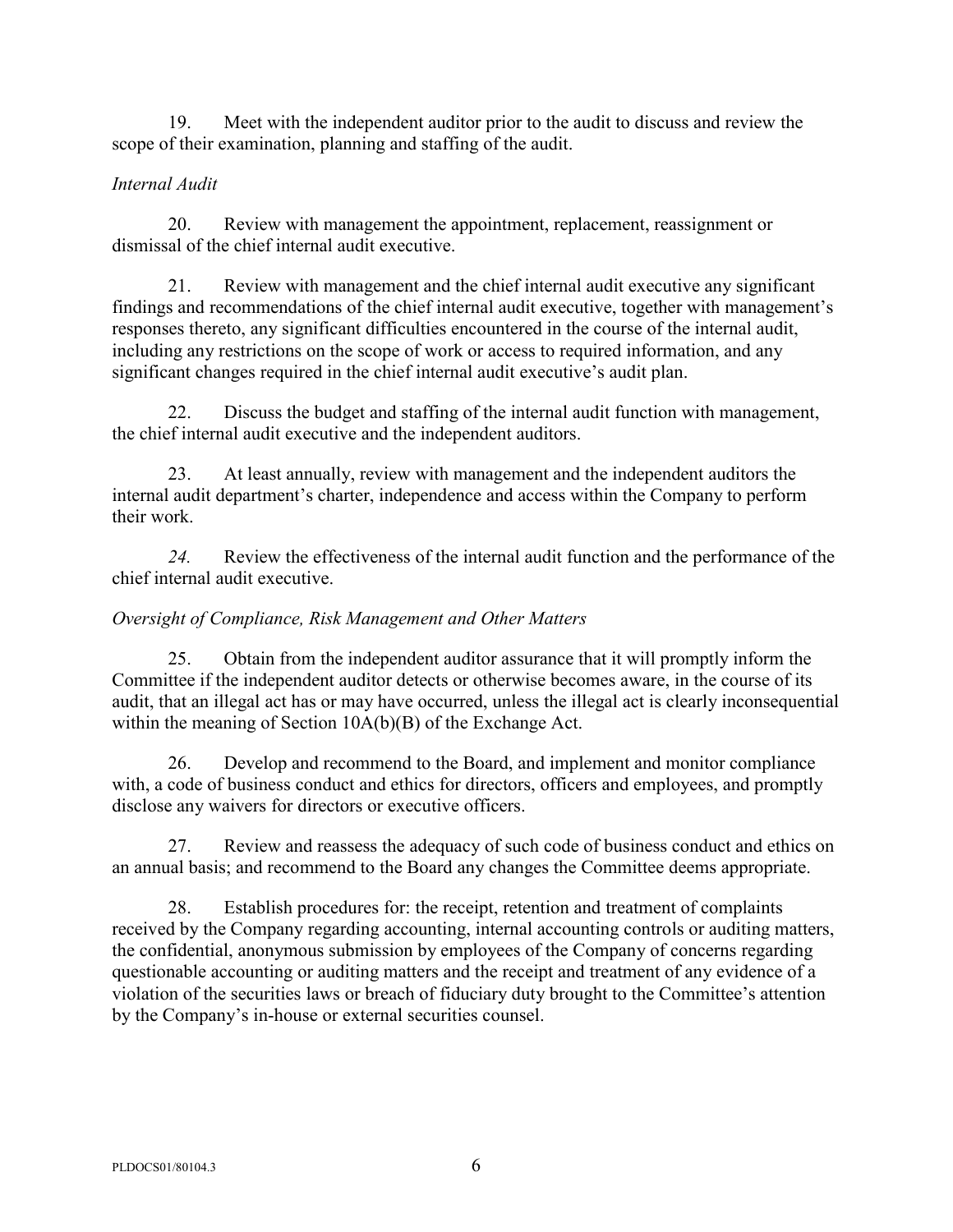29. Discuss with management and the independent auditor any correspondence with regulators or governmental agencies and any published reports that raise material issues regarding the Company's financial statements or accounting policies.

30. On a quarterly basis, review and discuss with the independent auditors, management (including the Company's Chief Executive Officer and Chief Financial Officer) and the chief internal audit executive matters that may have a material impact on the financial statements or the Company's compliance policies and internal controls.

31. Review and approve any related party transactions in accordance with the Company's policies and procedures with respect to related party transactions.

32. Discuss policies with respect to risk assessment and risk management. The Committee shall discuss the Company's major business risk exposures, including financial, operational, business continuity, tax, legal and regulatory compliance and reputational risks, and the steps management has taken to monitor and control such exposures. The Committee shall discuss guidelines and policies to govern the process by which risk assessment and management is undertaken.

# *Other Responsibilities*

33. Report regularly to the Board on the Committee's activities. Such report shall review any issues that arise with respect to the quality or integrity of the Company's financial statements, the Company's compliance with legal or regulatory requirements, the performance and independence of the Company's independent auditors or the performance of the internal audit function.

34. Maintain minutes of the Committee's meetings.

35. Address or take action with respect to any other matter specifically delegated to the Committee from time to time by the Board.

36. Prepare the audit committee report in the Company's proxy statement in accordance with SEC requirements.